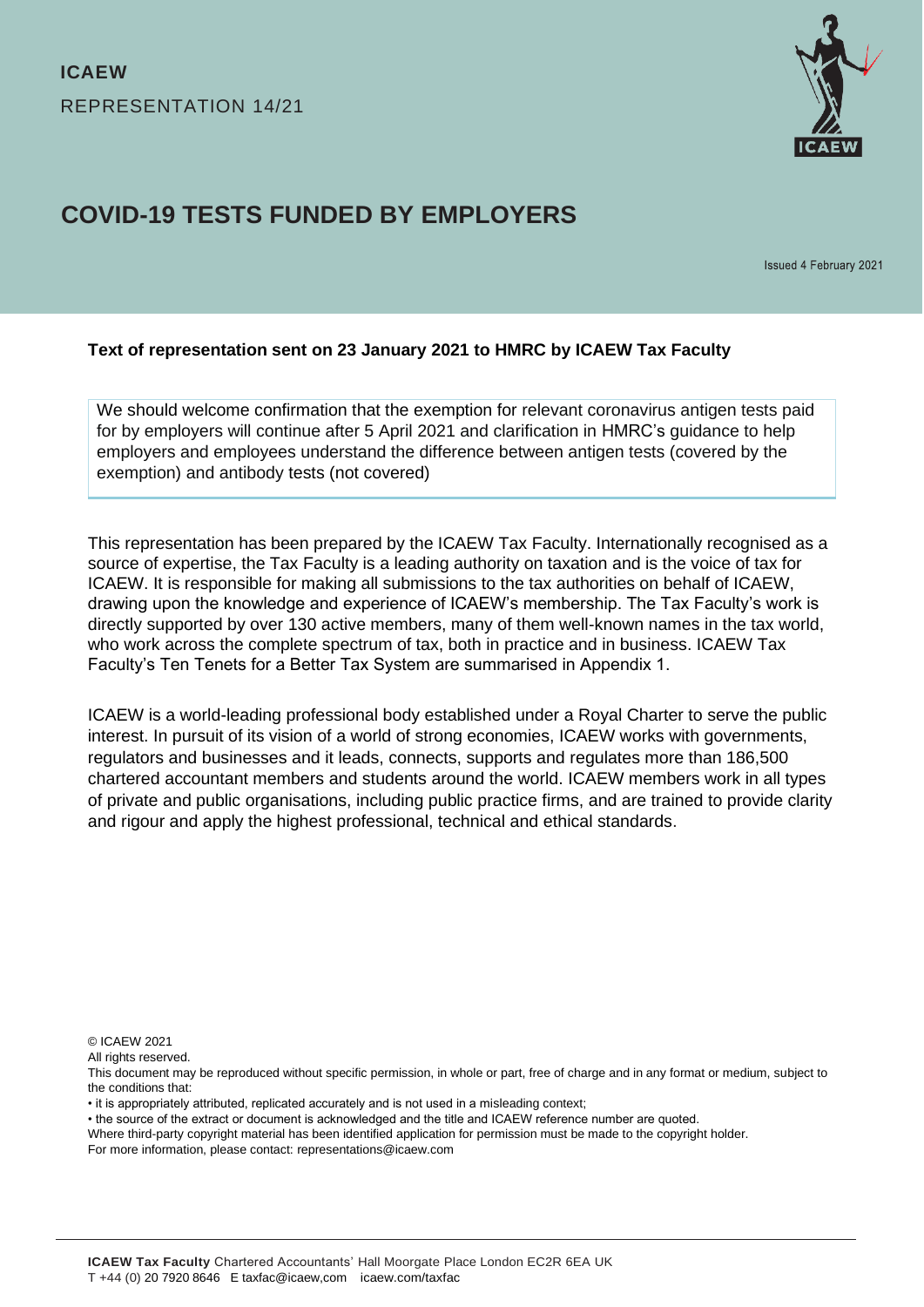## **Text of representation sent on 23 January 2021 to HMRC by ICAEW Tax Faculty**

We note that HMRC's guidance regarding COVID-19 tests at How to treat certain expenses and [benefits provided to employees during coronavirus \(COVID-19\) -](https://www.gov.uk/guidance/how-to-treat-certain-expenses-and-benefits-provided-to-employees-during-coronavirus-covid-19?utm_medium=email&utm_campaign=govuk-notifications&utm_source=63809c59-6cfa-4203-8c3e-750bffaec261&utm_content=daily#coronavirus-covid-19-tests) GOV.UK has been updated to say that '… employers and their employees will not be liable to any Income Tax or National Insurance contributions, where an employee receives money from their employer for obtaining a test:'. However, no end date is cited.

On 15 December the government [announced](https://www.gov.uk/government/publications/income-tax-and-national-insurance-contributions-exemption-for-employer-reimbursed-coronavirus-antigen-tests/income-tax-and-national-insurance-contributions-exemption-for-employer-reimbursed-coronavirus-antigen-tests) that legislation will be introduced to make this tax and NIC free, and that the legislation would have effect from 25 January 2021 until 5 April 2021, and before 25 January HMRC will use its collection and management powers to not collect any income tax and NIC due on the advance payment or reimbursement of the cost of a relevant coronavirus antigen test from 6 April 2020.

We should welcome confirmation in the guidance of the position after 5 April 2021. If the pandemic continues, will HMRC use its collection and management powers to not collect income tax and NIC or could the opportunity be taken to include in the legislation that will be tabled a power to extend its end date beyond 5 April 2021, perhaps by way of Treasury Order?

We should also be grateful if the guidance would clarify which tests are covered by the exemption and which are not. The regulations [\(2020 No. 1293\)](https://www.legislation.gov.uk/uksi/2020/1293/made) effective from 8 December and the 15 December announcement make it clear that only antigen tests, those that can "detect the presence of a viral antigen or viral ribonucleic acid (RNA) specific to severe acute respiratory syndrome coronavirus 2 (SARS-CoV-2)", are exempt, leaving antibody tests, which check if someone previously had the virus, chargeable to income tax and NIC if funded by the employer.